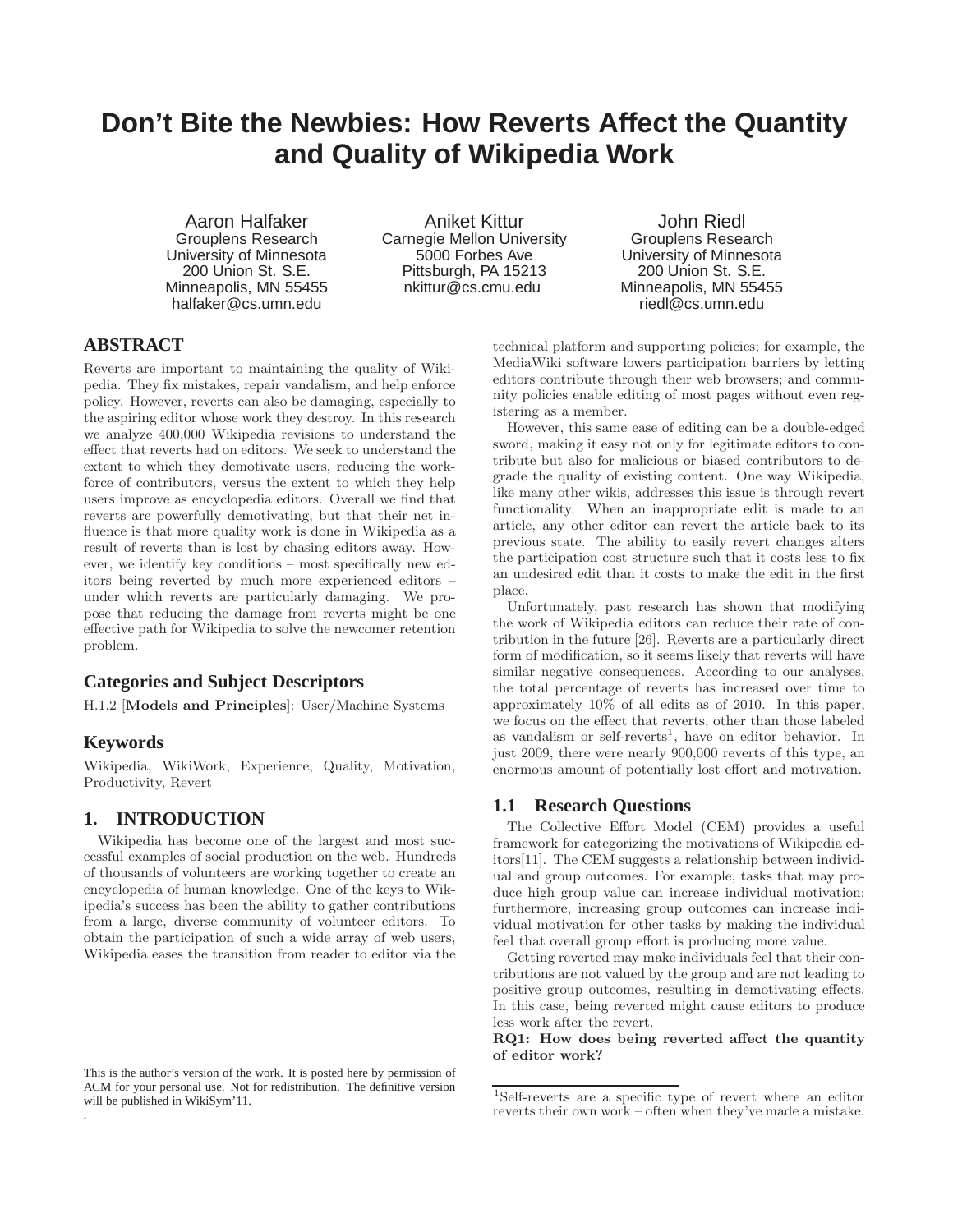One perspective that has not been examined much in the literature is that being reverted could be part of the learning process for editors. When an editors is reverted, they may reconsider the edits they make thus improving their work. Wikipedia's guideline for editing boldly<sup>2</sup> encourages editors to make changes as they see fit and let the collaborative process help them check the quality of their work. Therefore, we might expect to see that editors who are reverted learn something from the experience and produce higher quality work afterward.

#### RQ2: How does being reverted affect the quality of editor work?

One way that Wikipedia editors might avoid motivation loss when they are reverted is by discussing the situation. Commiseration with other editors might help preserve or even reinforce editors' motivations to continue participating in Wikipedia. Wikipedia's Bold, Revert, Discuss cycle<sup>3</sup> encourages editors to engage in discussion with other editors after their work has been reverted. However, if they are too strongly discouraged by having been reverted they may communicate less, losing the opportunity to learn about and improve Wikipedia.

#### RQ3: How does being reverted affect communication?

Reverts have been implicated as a factor in the dramatic participation decline Wikipedia has seen in the last few years. The source of this decline appears to be reduced newcomer retention. For example, while nearly 40% of new editors remained active for a year pre-2005, that number dropped to only 12-15% post-2007[24]. A significant challenge to recruiting and retaining newcomers is the difficulty they experience in understanding the vast history of prior contributions, decisions, policies, and standards that the community has evolved over time. Such factors have led to newcomers being reverted at higher rates than more experienced editors, a trend that has been getting exacerbated over time[21]. Could it be that early reverts are responsible for the reduction in newcomer activity?

The experience of editors who perform reverts is an interesting variable for analysis too. Editors who have been working in Wikipedia for a long time will have more experience interacting with other editors. This experience could give them insight into how to discard other editors' work without demotivating them. More experience could also make it more difficult to relate to newbies, especially in the changed context of the more crowded, more complete Wikipedia of today[21].

RQ4: How does experience moderate the effects of reverts on contribution?

## **1.2 Structure and Contributions**

In this paper we analyze the impact that reverts have on editor behavior. Although prior studies have examined reverts, ours is the first study we are aware of to quantify the impact of reverts on editor behavior. Understanding these effects is crucial to understanding how emerging editorial policy in Wikipedia is creating a high-quality encyclopedia.

This paper considers hundreds of thousands of editors, 400,000 revisions, and a variety of techniques to analyze the performance of those editors. Lest the contributions get buried in the details, we summarize them here. Our most important findings are that (1) reverts do have a negative impact on editor contribution and survival, especially for newcomers; and (2) when editors do continue to contribute after a revert, the quality of their contributions increases. Taken together, our findings suggest a more nuanced view of reverts that both recognizes the benefits of reverts for learning while acknowledging their costs in editor motivation and contribution, especially for newcomers. This view has practical implications for system design as well as for the design of intelligent tools for supporting reverts that enhance their beneficial effects while minimizing costs.

# **2. RELATED WORK**

Wikis have been studied in the contexts ranging from the classroom [3, 7] to enterprise [9]. The most successful example of a wiki, Wikipedia, is also the most studied (though see [13] and [17] for analyses of other wiki communities).

A number of studies have looked specifically at reverts in Wikipedia. One common subject of research has been quantifying revert activity. This has often focused on reverting "damaged" content, such as the effects of vandalism. Wikipedia editors have developed sophisticated semi-automated processes for detecting, escalating, and sanctioning vandalism [8], with the result that vandalism is typically reverted very quickly, often on the order of minutes [14, 15, 16, 23]. The prevalence of reverts has been growing over time [14], as has a trend towards reverting newcomers [21].

Although vandalism is an important challenge, reverts often signify more substantive disagreements. Significant prior research has also focused on detecting, visualizing, and understanding the editing dynamics that involve reverts and their relationship to conflict. Conflict is not unexpected in a user-generated knowledge base, in which hundreds of thousands of contributors each bring their own viewpoints and knowledge, often leading to factions, and territoriality [10, 14, 22]. Tools to visualize conflicts and viewpoint differences based on reverts or revisions have also been developed [2, 6, 14, 20, 23].

Relatedly, there have also been a number of studies developing explicit trust and quality metrics that leverage the longevity of an editors' contributions (e.g., [5] and [18]). For example, Adler and de Alfaro[1] derive author reputation from the survival of an author's edits over time and surface this information through an interface that colorcodes the content they contribute. Zeng et al.[25] use dynamic Bayesian networks to calculate the evolution of trust in an article using the editing status of authors and inserted/deleted text as input. Explicit visualization of revert activity in a page's history (among other features) has also been shown to decrease readers' perceptions of the trustworthiness of a page [12].

Our study builds on this foundation of research, and adds to it by quantifying the impact of reverts on the behavior of the reverted editor. Although much is known about revert activity at a macro level, little is known about its impact on editor behavior. Some studies have looked at the effect of other kinds of feedback on contribution. Zhang & Zhu [26] conducted an analysis of editors who created new pages in Wikipedia, finding that editors are less likely to contribute when another editor edits the page they created, irrespective of whether they were adding or removing content. This effect was mitigated by previous collaborator experience. Choi et al.[4] examined the effect of socialization tactics on new-

 $^{2}$ http://en.wikipedia.org/wiki/WP:BOLD

 $3$ http://en.wikipedia.org/wiki/WP:BRD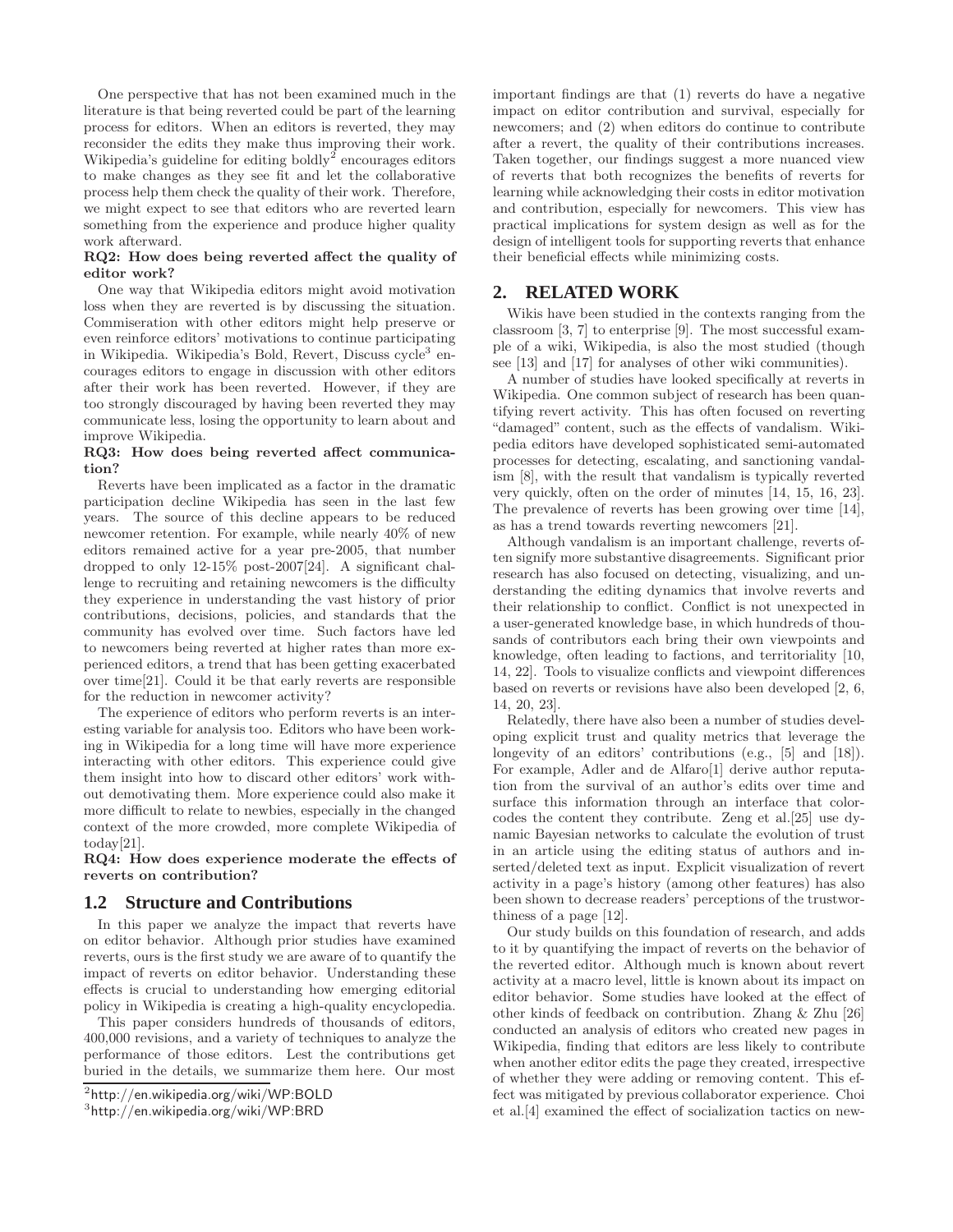comers to Wikiprojects, finding that negative (constructive) feedback but not positive feedback led to relative increases in subsequent contribution. These studies suggest that interacting with an editors' contributions – either directly or through explicit feedback – can have an impact on the editor's subsequent amount of contributions. However, neither Zhang & Zhu nor Choi et al. examine the impact of reverts, nor changes in the quality or boldness of contributions in addition to their quantity.

# **3. DATA AND METHODS**

## **3.1 Dataset**

To look for the effects of being reverted, we gathered a sample of 400,000 revisions created by registered editors from the January, 2010 data dump<sup>4</sup> of English Wikipedia by combining two randomly selected subsamples. The reverted subsample comprises 200,000 revisions that were reverted by another editor (no self-reverts) and not tagged as vandalism<sup>5</sup>. The not-reverted subsample comprises 200,000 revisions that were not reverted to be used as a control for comparison. These samples were gathered in such a way that no two revisions were performed by the same editor. This restriction ensures that the effects we observe are not dominated by a few prolific editors. For the rest of this paper, we refer to the reverted and not-reverted revisions in the combined sample as *sampled edits*.

We obtained word peristence metadata (described below) generated for the January 3rd, 2008 English Wikipedia data dump and intersected it with our sample to obtain a second dataset with 176, 438 revisions (90, 641 reverted, 85, 797 notreverted). Figure 1 notes which metrics are based on this smaller dataset.

## **3.2 Quantity of work**

Editors perform work in Wikipedia by editing pages. Starting an article, contributing to an existing article, sending a message to another editor and asking a question are all represented within the system as an edit that creates a new revision of a page. For this paper, we are primarily interested in the quantity of work as it applies to the construction of Wikipedia's encyclopedia articles. We measure the quantity of article work in two ways: revisions/day and words added/day.

Revisions/day is the number of article revisions created by an editor per day. This metric quantifies work based on the rate than an editor makes changes to articles.

Words added/day is the number of non-stop-words added to articles by an editor per day. This metric quantifies work based on the rate than an editor adds content to articles.

## **3.3 Quality of work**

We approximate the quality of an editor's contributions based on how other editors react to it. If Wikipedia's natural review mechanism of collaborative editing is effective in selecting for quality content (see [19] for more explanation), higher quality contributions should be more likely to be accepted by other editors in Wikipedia. We define two metrics



Figure 2: Persistent Word Revisions. The word persistence values for five revisions of a sample article about apples are presented with arrows that show how words persist between revisions. Stop-words are greyed out since they are not considered in the algorithm. Revisions #3 reverts back to revision #1 and restores the word "red".

for the quality of editor contributions: reverts per revision and PWR/word[10].

Reverts/revision is the proportion of an editor's revisions that have been reverted in a given timespan. Reverting a revision is an indication that the reverting editor does not consider the revision to be of acceptable quality.

PWR/word, based on the PWR metric (see figure 2 for an example application of PWR), is the average number of revisions that words added by an editor persist. Higher quality contributions should, on average, last longer.

## **3.4 Boldness of contributions**

Both of the metrics we use as proxies for the quality of an editors work are measures of whether other editors revert their contributions. Under these metrics, an editor can appear to do work of higher quality by making "safer" edits that are less likely to be reverted by other editors. Since the "boldness" of an edit can change our interpretation of results related to our quality metrics, we watch for changes in boldness in response to reverts. To quantify the boldness of contributions, we measure two characteristics of edits: the number of words changed and the average establishment of words removed.

Words changed per revision is the number of not stopwords added or removed by an edit. Edits that change more article content are considered to be more bold than edits that change little or no content.

Establishment of words removed is the average PWR of words that an edit removes. Words with high PWR have survived many revisions, and therefore, the scrutiny of other editors who edit the article. The higher the PWR value, the more strongly the content has been established in this article, and the bolder an edit that removes it.

#### **3.5 Productivity**

In addition to measuring how many words a user adds to Wikipedia ("Quantity") and how long those words last on average ("Quality"), we are also interested in finding a way to combine these metrics to estimate how much of an impact a user is having on the encyclopedia. Such a measure should include the amount of output the editor produces as well as the quality of such output. On average, an editor who adds more words that last longer is affecting Wikipedia more than an editor who adds fewer words, or whose words are reverted more quickly. We therefore define the productivity of an editor to be:

<sup>4</sup>A software bug produced a small amount of incorrect data that should not have significantly affected our analysis. See http://blog.wikimedia.org/2010/05/29/xml-dumps-resumed/ <sup>5</sup>Vandalism was detected using the D<sub>-LOOSE</sub> approach from [16].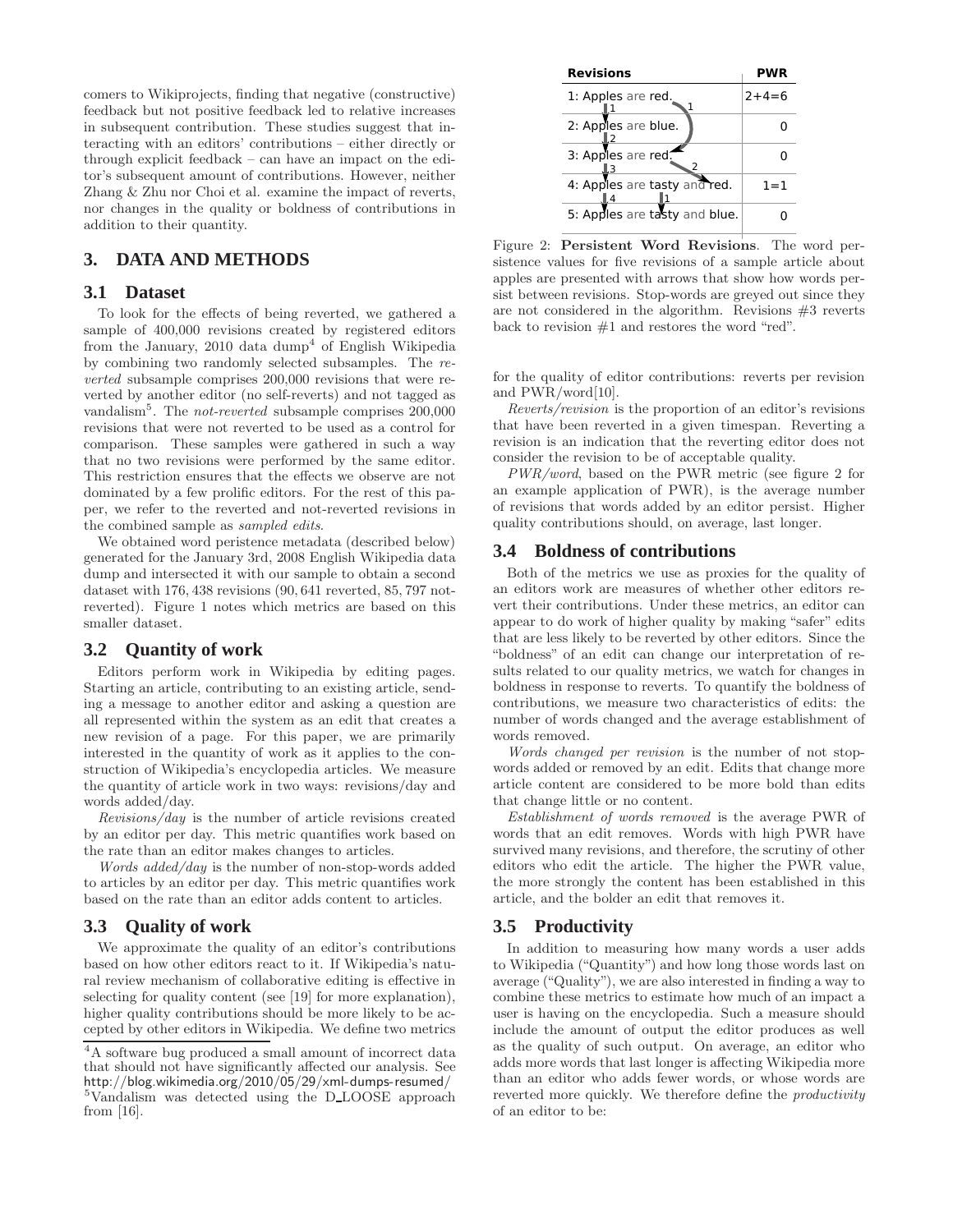

Figure 1: Hidden variables of editor activity are connected to the metrics that were used as proxies in the analysis and are divided by the research questions they are used to explore. Metrics obtained from 2008 data are signified with an "\*". An arrow from A to B means "A is used as a proxy for B". The dotted line between boldness and quality represents the confounding effect described in Section 3.4. RQ4 does not rely on hidden variables.

PWR/day: the product of the number of not stop-words words added to articles and the number of subsequent revisions those words persist.

Of course, any such measure is an approximation of actual impact, since, at the extremes, an editor who focuses on improving Wikipedia policy might add significant value without ever editing a single word of an article. However, over a large number of edits, and a large and diverse set of editors, it is likely that measuring changes in how many words are contributed and in how long they last will serve as an effective proxy for productivity.

#### **3.6 Measuring communication**

For this work, we are interested in two types of communication: communication about article content and personal communication between editors. Wikipedia makes a clear distinction between these types of communication via the namespace<sup>6</sup> in which the communication occurs. Communication about article content occurs as edits to pages in the Article Talk namespace and personal communication occurs as edits to pages in the User Talk namespace.

Article Talk revisions/day and User Talk revisions/day are the number of revisions to pages in the Article Talk and User Talk namespaces created by an editor per day. Changes to the revisions/day in these namespaces should reflect changes in the amount of communication an editor participates in.

## **3.7 Detecting changes**

To detect changes in the activities and characteristics of reverted editors, we directly compare measures of the activities of the editors before and after a sampled edit. To establish a pre-revert state, we analyze the edits an editor made in the week preceding the revert. We then compute the change in activity from this baseline level for each of the following four weeks of that editor's activity. We call the difference in each week the *activity delta*  $(\Delta)$ . We choose a week as the time frame for analysis due to the observation that many editors have weekly periodic edit profiles, perhaps in response to work and other "real life" activities.

When measuring activities that vary widely from day to day for editors, we divide the activity delta by the standard deviation of the activity/day in the pre-revert week to produce a *controlled activity delta* ( $\Delta/\sigma$ ). This ensures



Figure 3: Article activity  $\Delta/\sigma$ . For four weeks after a sampled edit, the change in article activity is reported. Reverted edits are split by whether the reverting editor was registered or anonymous. A control group of similar editors who were not reverted is included for comparison.

that all editors (regardless of overall amount of activity) are expressed in our results equally.

#### **3.8 Notes on Figures and Tables**

The plots in this paper include standard error bars. For many of the plots, the error bars may be too small to see due to the high number of observations sampled – but they are present. We use regressions many times throughout this paper. The most important regressions are summarized in Table 1, and discussed throughout Section 4. The results of other regressions are presented with coefficients and significance values where appropriate, but the regression tables are redacted to save space.

## **4. RESULTS AND DISCUSSION**

## **4.1 RQ1: How does being reverted affect the quantity of editor work?**

As discussed in Section 1, theory predicts that being reverted could demotivate editors, leading them to do less work in the future. To measure changes to the quantity

 ${}^{6}$ To differentiate between the different types of edit activity, Wikipedia has several "namespaces" devoted to different types of content.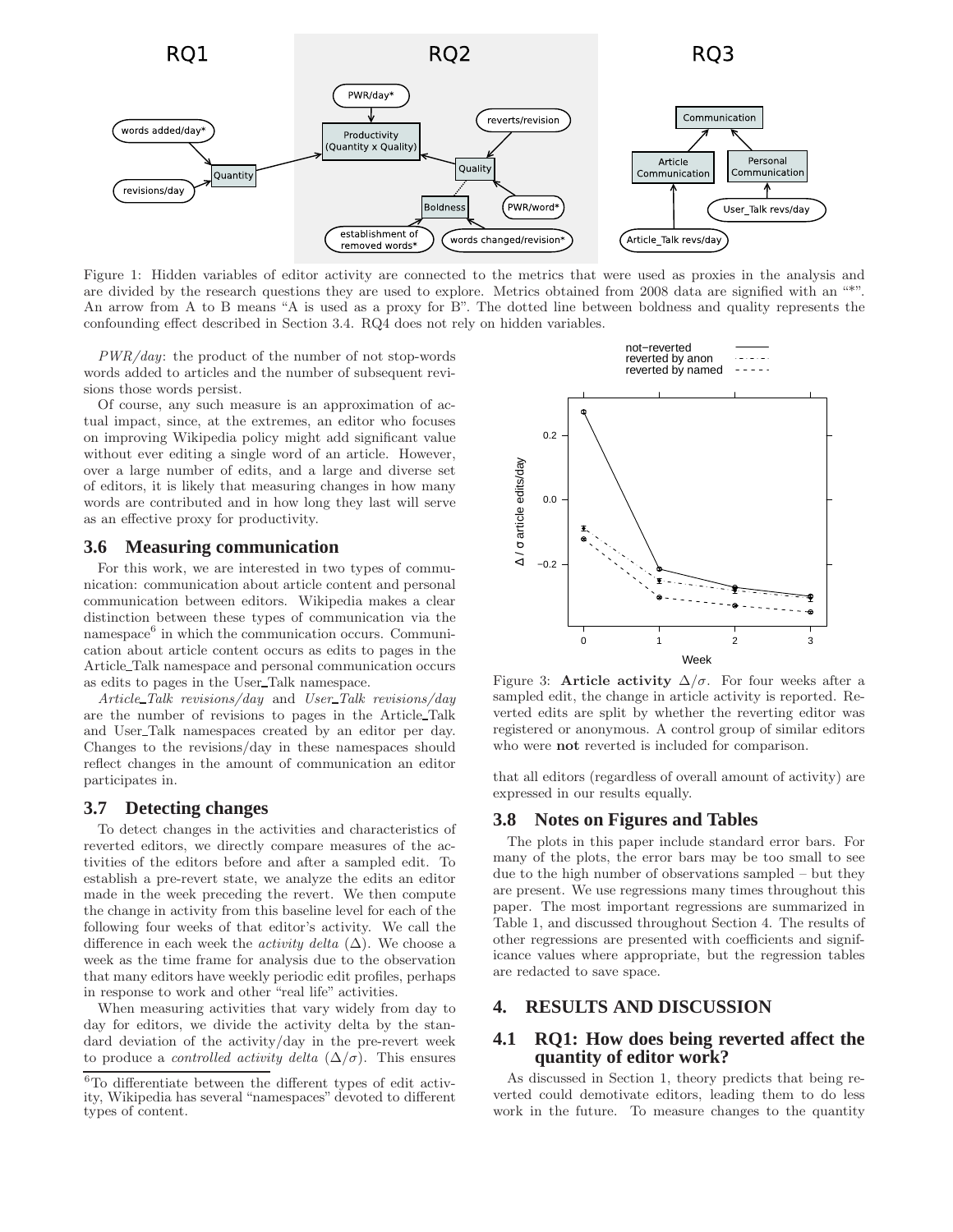Table 1: Regressions over article activity  $\Delta/\sigma$ , survival and PWR/day  $\Delta/\sigma$  for four weeks after the sampled edits. Characteristics of the sampled edit's change to an article (words added, words removed, establishment of removed words) and whether it was a reverting edit itself or reverted back to by another editor are included in the regression to control for effects they could have on future work. For the discussion, statistical significance corresponds to  $\alpha = .025$ . Multicollinearity was checked for using correlation between explanatory variables. All correlation coefficients are below 0.5. PWR  $\Delta/\sigma$  is scaled and logged to normalize it.

|                                                                                                                                  | Activity $\Delta/\sigma$ |      | Reverted activity $\Delta/\sigma$                           |         |      | Survival<br>(logistic)     |         |      | $\log(PWR/\text{day})$<br>$\Delta/\sigma$ |         |      |           |
|----------------------------------------------------------------------------------------------------------------------------------|--------------------------|------|-------------------------------------------------------------|---------|------|----------------------------|---------|------|-------------------------------------------|---------|------|-----------|
|                                                                                                                                  | ß                        | SЕ   | $\boldsymbol{P}$<br>$\left\vert z\right\vert$<br>$\epsilon$ | B       | SЕ   | $_{P(}$<br> t <br>$\rm{>}$ | B       | SЕ   | Р<br> t <br>$\epsilon$                    |         | SЕ   | P(><br> t |
| (Intercept)                                                                                                                      | .149                     | .004 | < .001                                                      | $-.149$ | .003 | < .001                     | 1.206   | .006 | <.001                                     | .322    | .013 | < .001    |
| Reverted(True)                                                                                                                   | $-.292$                  | .005 | < .001                                                      |         |      |                            | $-.681$ | .008 | < .001                                    | .627    | .021 | <.001     |
| Week since revert                                                                                                                | $-.178$                  | .002 | < .001                                                      |         |      |                            |         |      |                                           | .021    | .008 | .013      |
| Reverted editor tenure                                                                                                           | .024                     | .002 | < .001                                                      |         |      |                            | 1.594   | .010 | < .001                                    | $-.004$ | .010 | .660      |
| Words added                                                                                                                      | .062                     | .012 | < .001                                                      |         |      |                            | .004    | .021 | .844                                      | .022    | .019 | .244      |
| Words removed                                                                                                                    | $-.003$                  | .003 | .309                                                        |         |      |                            | $-.017$ | .005 | < .001                                    | $-.008$ | .009 | .405      |
| Est. of removed words                                                                                                            | $-.001$                  | .003 | .708                                                        |         |      |                            | $-.109$ | .006 | <.001                                     | .058    | .014 | < .001    |
| Reverting(True)                                                                                                                  | .030                     | .012 | .015                                                        |         |      |                            | .326    | .027 | <.001                                     | .399    | .050 | < .001    |
| Reverted to (True)                                                                                                               | $-.037$                  | .011 | .001                                                        |         |      |                            | .019    | .021 | .363                                      | .022    | .046 | .633      |
| Rytd:Week since revert                                                                                                           | .103                     | .003 | < .001                                                      | $-.074$ | .003 | < .001                     |         |      |                                           | $-.001$ | .012 | .953      |
| Rvtd:Reverted tenure                                                                                                             | .043                     | .003 | < .001                                                      | .064    | .002 | < .001                     | .373    | .014 | < .001                                    | $-.037$ | .014 | .011      |
| Rytd:Reverting tenure                                                                                                            |                          |      |                                                             | $-.009$ | .002 | < .001                     |         |      |                                           |         |      |           |
| Rytd:Words added                                                                                                                 | $-.063$                  | .012 | < .001                                                      | $-.000$ | .002 | .872                       | $-.047$ | .023 | .041                                      | $-.035$ | .020 | .084      |
| Rytd:Words removed                                                                                                               | .002                     | .003 | .746                                                        | $-.002$ | .002 | .253                       | .015    | .006 | .008                                      | .031    | .014 | .029      |
| Rytd:Estab. of rm words                                                                                                          | .003                     | .004 | .367                                                        | .002    | .002 | .145                       | .045    | .007 | < .001                                    | $-.005$ | .016 | .740      |
| Rytd:Reverting                                                                                                                   | .002                     | .014 | .884                                                        | .026    | .005 | < .001                     | .334    | .029 | < .001                                    | $-.678$ | .057 | < .001    |
| Rytd:Reverted to                                                                                                                 | .073                     | .013 | <.001                                                       | .034    | .006 | < .001                     | .049    | .025 | .054                                      | $-.177$ | .057 | .002      |
| Rvtd:Reverting is anon                                                                                                           |                          |      |                                                             | .012    | .006 | .032                       |         |      |                                           |         |      |           |
| Table 2: Dependent variable characteristics. <i>n</i> for all dependent variables is $684,508$ after removing non-finite values. |                          |      |                                                             |         |      |                            |         |      |                                           |         |      |           |

|          | Reverted | Week, | Rytd tenure weeks Words added |         | Words removed | Estab. | of $rm$ Reverting | Reverted to |
|----------|----------|-------|-------------------------------|---------|---------------|--------|-------------------|-------------|
|          | 0.50     | 00.   | 21.01                         | 41.28   | 73.70         | 30.95  | 0.09              | 0.07        |
| $\sigma$ | 0.50     | 1.41  | 33.47                         | 1082.78 | 2728.89       | 123.10 | $0.30\,$          | $0.26\,$    |
|          | 0.50     | 1.00  | 3.80                          | 3.00    | 0.00          | 0.00   | 0.00              | 0.00        |

of work of an editor, we use revisions/day, the average number of revisions an editor completed per day. To check the validity of this metric, we also performed our analysis over words added to articles per day, and found no significant difference in the apparent effects.

To identify the effect of being reverted on the quantity of work perfomed by reverted editors, we performed a linear regression over controlled article activity delta<sup>7</sup>. The "Activity  $\Delta/\sigma$ " column of Table 1 reports that being reverted is a significant, negative predictor( $\beta = -.292, p < .001$ ) of controlled article activity delta. We also performed a regression over a controlled activity delta for words added per day  $\Delta/\sigma$  and found that being reverted predicted a similar significant, negative effect  $(\beta = -.934, p < .001)$ .

Figure 3 shows the controlled revisions/day delta of reverted editors split by whether the reverting editor was registered or anonymous beside the controlled revisions/day delta of not-reverted editors. In the first week after being reverted (week 0), not-reverted editors increase their activity about 0.3 standard deviations. By contrast, reverted editors decrease their activity by 0.1 standard deviations. By the second week after being reverted (week 1), the difference between reverted and not-reverted editor activity has decreased substantially. Although the average activity level of editors reverted by anonymous editors appears to converge by week 2, the activity of editors reverted by named editors does not converge in the four observed weeks. Essentially, editors reverted by anonymous editors recover to the same average level of activity within a couple of weeks, but those reverted by named editors do not recover for at least one month (if ever).

Since the plot suggests that some editors do not recover in the month of time observed, we suspected that the longterm effect on reverted editors could have been due to editors being demotivated enough to leave Wikipedia entirely. To determine whether being reverted predicted a decreased survival rate in Wikipedia, we defined a simple metric for survival as a boolean variable that is True when an editor continues editing at least 8 weeks after the sampled edit and perform a logistic regression over it. The "Survival (logistic)" column of Table 1 reports that being reverted is a significant, negative predictor of survival ( $\beta = -.681, p < .001$ ).

The regressions over article activity and survival have shown us that being reverted predicts both a decrease in activity and a reduction in the probability of survival. Can the reduction in activity be explained by the decreased percentage of surviving editors or do editors who will continue to edit decrease their activity as well? To answer this question, we performed another regression over the controlled article activity delta for only the surviving editors. Being reverted remained a significant, negative predictor  $(\beta = -0.237, p < .001)$ . It appears that, even when editors will continue editing for at least two months, being reverted has a significant effect on the quantity of work they perform in the observed four weeks.

 ${\rm ^7To}$  control for other factors that could confound the effects we observe in the regressions, we include editor tenure and characteristics of the reverted edit as independent variables in the regression.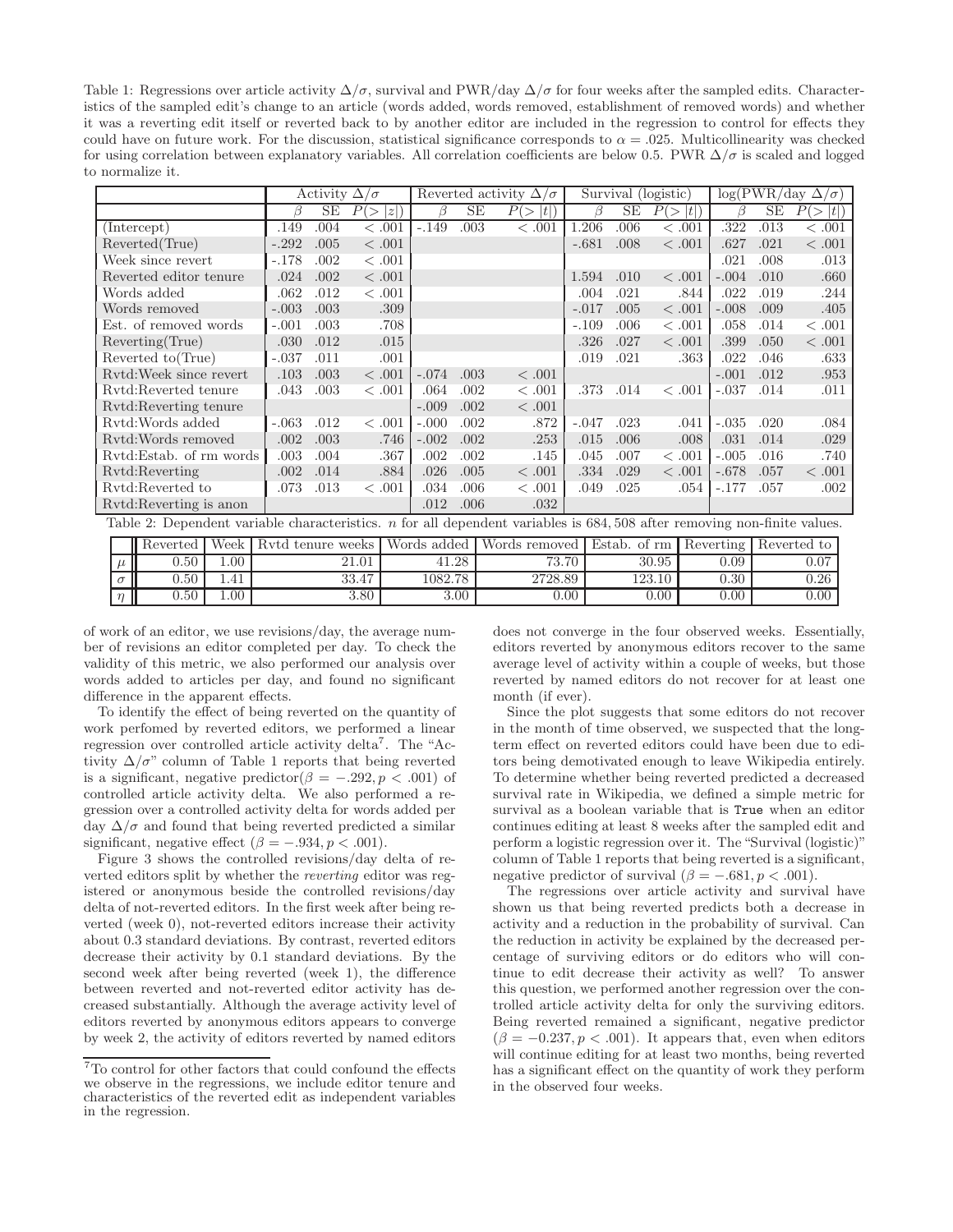To measure the amount of the difference between the reverted editors in Figure 3 that is independently due to the anonymous or named status of the reverting editor, we performed a regression. This regression included only the reverted sampled edits because those are the only ones with a reverting editor. Column "Reverted activity  $\Delta/\sigma$ " in Table 1 shows that the reverting editor's anonymous status predicts a marginally significant, positive effect on future contributions( $\beta = .012, p = .032$ ). There are two possible causes for this effect: a higher rate of contribution or a higher rate of survival among editors reverted by anonymous editors. To measure the independent effect of each of these two possible causes, we performed two additional regressions. We found that being reverted by an anonymous editor did not predict a higher rate of contribution for surviving editors( $\beta = 0.011, p = .273$ ), but it did predict a higher rate of survival (logistic:  $\beta = .153, p < .001$ ). This result suggests that the apparent demotivating effect of being reverted is significantly less severe when the reverting editor is anonymous and that the effect is largely due to an increased probability of survival.

Taken together, the results of this subsection suggest that being reverted both decreases the probability an editor will continue editing and decreases the motivation of those editors who do continue editing – at least temporarily.

The lesser demotivating effect in the case that the reverting editor is anonymous suggests that characteristics of the reverting editor could have an effect on the severity of the demotivation. Anonymous editors lack a persistent identity in Wikipedia and are likely to be perceived as outsiders with only a passing interest. In Wikipedia, allowing anonymous editors to contribute is controversial<sup>8</sup> and discrimination against anonymous editors has warranted community concern<sup>9</sup> . A possible explanation of the results is that reverted editors take the feedback of having their work discarded by anonymous editors less seriously.

## **4.2 RQ2: How does being reverted affect the quality of editor work?**

Though editors reduce the quantity of their work in editing articles after being reverted, it is possible that reverts serve as an opportunity for feedback and learning. Here we explore the question of whether getting reverted tends to increase the quality of an editor's future work.

Quality. As described in Section 3.3, we first quantify the quality of editors contributions by measuring how likely they are to get reverted in the future. To ensure that the revert itself did not bias the results, that edit is dropped from the recent activity when establishing the pre-revert state for reverted editors. To check the validity of these results, we also performed our analysis over PWR/word, a word persistence based measure of quality, and found no significant difference in the apparent effects.

Figure 4 shows that editors who are reverted are less likely to get reverted in the future. Reverted editors immediately drop significantly in their probability of being reverted. The percentage drop of about 4% shown in the figure is substantial since it represents more than a third of the underlying



Figure 4: Reverts per revision  $\Delta$ . For the four weeks immediately after a sampled edit, the change in quality of work as reverts/revision is reported. A control group of similar editors who were not reverted is included for comparison.

revert probability (11%). By contrast, not-reverted editors become more and more likely to be reverted each week.

It is interesting to note that a week after the sampled edit, both reverted and not-reverted editors make edits that are increasingly likely to be reverted each week of continued editing – and at a similar rate. One interpretation is that the being reverted is a learning experience for the reverted editor and acceptability of their work to other editors after being reverted represents an increase in quality. Another interpretation is that editors decrease their boldness in order to make their work more acceptable after being reverted, since edits that are less bold (eg. copy-edits and other minor changes) should be less likely to be rejected by other editors. Boldness. To find out whether editors change the boldness of their contributions to articles, we measured two characteristics of the edits they made: words changed/revision and the establishment of removed words.

Figures 5a shows that reverted editors will change fewer words per revision and remove less established words after being reverted. The number of words changed per revision delta for reverted editors is consistently  $75 - 100$  below the delta for not-reverted editors. Interestingly, the difference in the establishment of removed words only diverges a week after being reverted. These results suggests that being reverted could be a check on the boldness of the type of edits being made and reverted editors could be improving their revert percentage by playing it safe.

Productivity. Does the change in boldness explain the change in reverts/revision or are editors also increasing the quality of their work? In order to determine whether editors only become less bold after being reverted or whether they increase in quality of their work, we measure how their productivity changes based on PWR/day, a measure of both the quantity and quality their work described in Section 3.5.

Figure 6 plots the controlled PWR/day delta for reverted and not-reverted editors. Reverted editors increase in their productivity more than not-reverted editors immediately after being reverted and the difference stays rel-

 $8$ http://en.wikipedia.org/wiki/WP:Editors\_should\_be logged-in\_users

<sup>&</sup>lt;sup>9</sup>http://en.wikipedia.org/wiki/WP:IPs\_are\_human\_too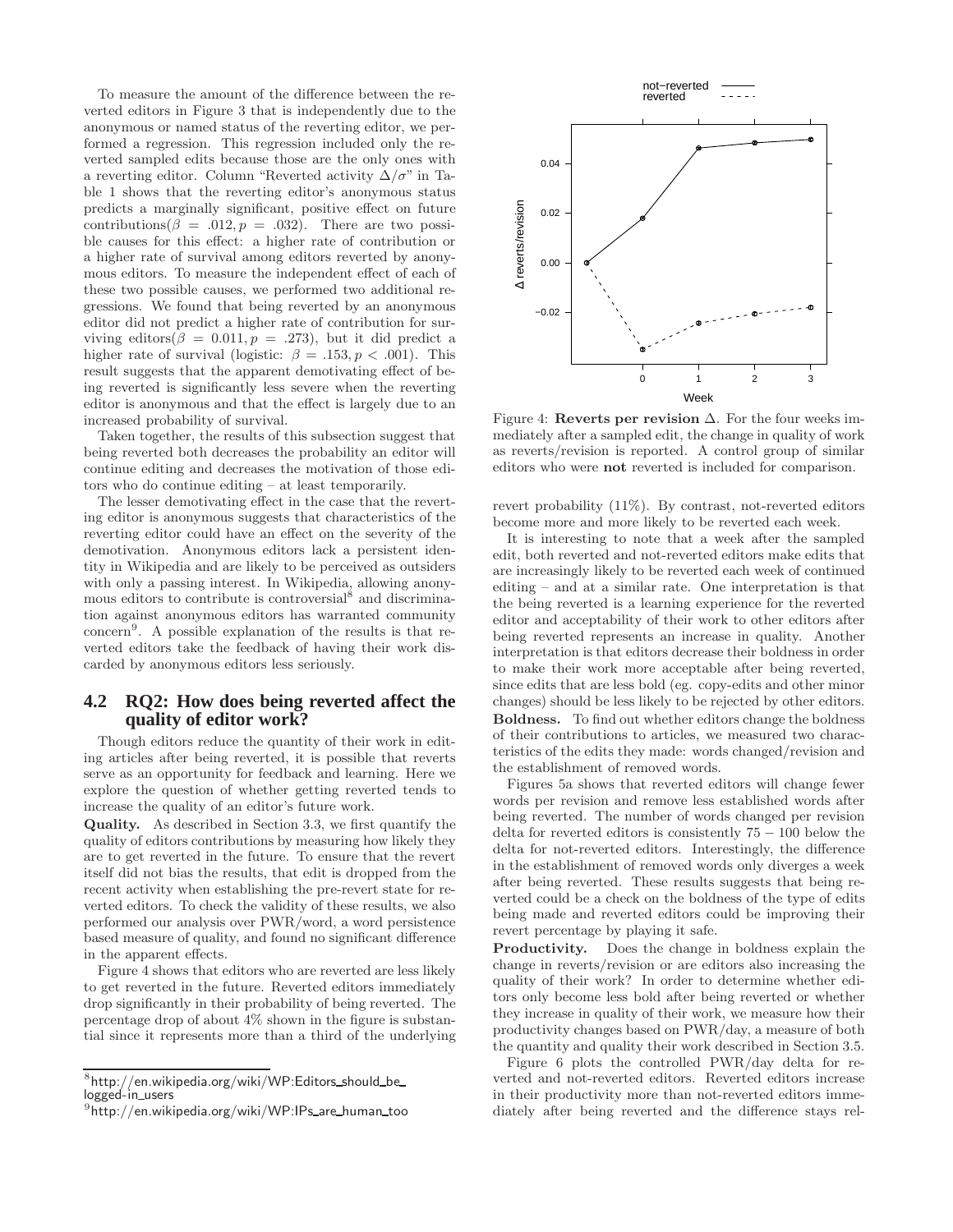

(a) Words changed/revision ∆.

(b) Establishment of removed words ∆.

Figure 5: For the four weeks immediately after a sampled edit, the change in the boldness of work is reported via two metrics: words changed/revision and establishment of removed words. A control group of similar editors who were **not** reverted is included for comparison.



Figure 6: PWR/day  $\Delta/\sigma$ . For the four weeks immediately after a sampled edit, the change in productivity is reported as the controlled PWR/day delta. A control group of similar editors who were not reverted is included for comparison.

atively consistent through the four observed weeks. The "log(PWR/day  $\Delta/\sigma$ )" column in Table 1 confirms that being reverted is a significant, positive predictor of future productivity ( $\beta = .627, p < .001$ ) and the interaction between being reverted and week has a small, insignificant effect  $(\beta = -.001, p = .953)$ . The pre-revert PWR/day (not shown in Table 1 for formatting reasons) was included in the regression as a control for how productive an editor was before being reverted. The interaction between being reverted and recent productivity was a significant, negative predictor  $(\beta = -.412, p < .001)$ . This effect suggests that editors who are producing high PWR/day before being reverted do not gain as much PWR/day after being reverted.

Although the results reported in this section show that reverted editors were more likely to leave Wikipedia and that the ones who stay will become less active and less bold in their work, this result shows that they will increase their quality, and therefore their productivity enough to more than make up for the difference. However, highly productive editors do not benefit in the same way that less productive editors do from being reverted. This result suggests that the learning effect from being reverted is only experienced by editors who are not already very productive to begin with.

## **4.3 RQ3: How does being reverted affect communication?**

When editors reduce their effort toward editing Wikipedia articles, do they move that effort toward other Wikipedia activities, such as communication? To answer this question, we applied the same approach that we used in Section 4.1 for article activity to produce variance controlled activity deltas  $(\Delta/\sigma)$  for Article Talk and User Talk. We limited our analysis to surviving editors since editors who do not continue work on Wikipedia are predisposed to not make edits to Article Talk and User Talk.

To determine whether being reverted was a significant, independent predictor of future communication, we performed two regressions over controlled activity deltas for of Arti-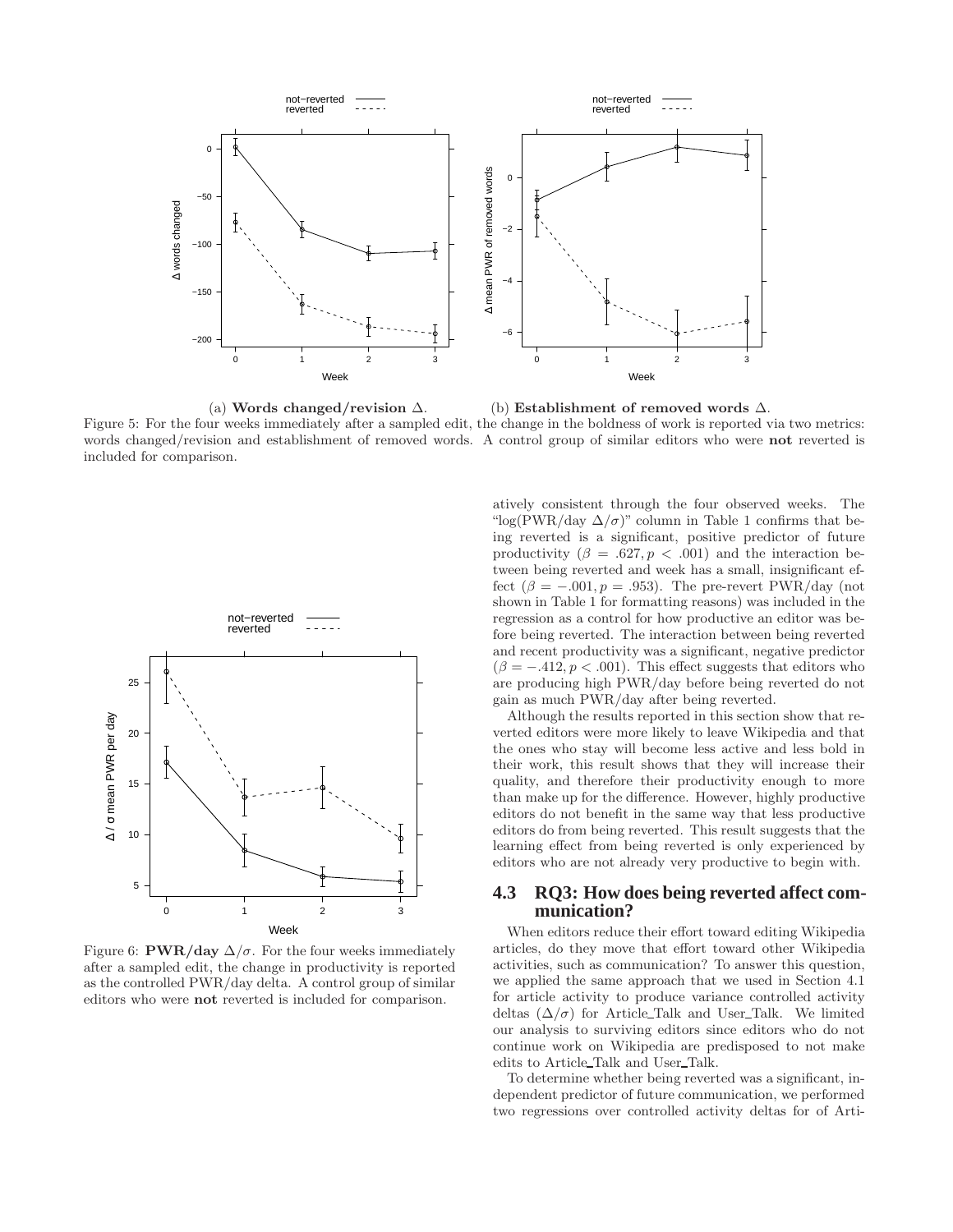

Figure 7: **Communication activity**  $\Delta/\sigma$  - For the four weeks immediately after a sampled edit made by surviving editors (defined in Section 4.1), the change in Article Talk and User\_Talk communication activity is reported. A control group of editors with similarly distributed tenure who were not reverted is included for comparison.

cle Talk and User Talk  $\Delta/\sigma$ . The regressions report a significant negative effect of being reverted on User Talk activity ( $\beta = -.079, p < .001$ ), but an insignificant effect of being reverted on Article\_Talk activity ( $\beta = -0.023, p = 0.663$ ).

It's interesting to note that reverted editor tenure was a powerful predictor of the change in Article Talk activity  $(\beta = .123, p < .001)$ . Since, reverted editor tenure is significantly different between the reverted and not-reverted subsamples(T-test: diff=76.29,  $p < .001$ ), we controlled the not-reverted sample to be distributed similarly by tenure<sup>10</sup> to the reverted subsample before plotting values for Figure 7.

Figure 7 plots the controlled activity deltas for surviving editors after controlling for reverted editor tenure. For Article Talk, the difference between reverted and not-reverted editors appears insignificant, but for User Talk, the difference is substantial (0.1 standard deviations) and reverted editors did not recover to the communication activity levels of not-reverted editors in the four weeks observed.

Overall we have seen that when editors were reverted they reduced their personal communications, but did not reduce their communication over article content significantly. For Wikipedia, this result may be good news, because it suggests that the reverted editors are not being entirely demotivated from participating in Wikipedia.

## **4.4 RQ4: How does experience moderate the effects of reverts on contribution?**

We now know that although being reverted reduces an editor's contributions, it also increases the quality of their work. To understand how the effects of being reverted are moderated by experience, we repeated the analysis from sections



Figure 8: Article activity  $\Delta/\sigma$  by reverted editor tenure. For the four weeks immediately after a sampled edit, the change in article activity is reported for newbies and old-timers. A control group of similar editors who were not reverted is included in each graph for comparison.

4.1 and 4.2 in the context of the tenure<sup>11</sup> of both reverted and reverting editors.

## *4.4.1 Reverted editor tenure*

Activity and survival. Figure 8 represents activity changes for two interesting subsets of editors: newbies are editors with less than one month of tenure and old-timers are editors with more than one year of tenure.

After a revert, old-timer editors do experience a temporary reduction to their article activity, but they return to the level of activity of their not-reverted counterparts within two weeks of being reverted. For newbie editors, the difference in the activity delta is both stronger and longer-lasting. Reverted newbies take more than four weeks to return to the activity levels of not-reverted newbies.

The "Activity  $\Delta/\sigma$ " column of Table 1 reports a significant, positive effect of reverted editor tenure ( $\beta = .043, p <$ .001) on the controlled activity delta when an editor is reverted. This positive effect suggests that the more experience an editor has in the system the less their article activity will decline after being reverted. The "Survival (logistic)" column in Table 1 also reports that reverted editor tenure is a significant, positive predictor of editor survival  $(\beta = .373, p < .001)$ . In summary, newbies are less likely to continue editing after being reverted than old-timers and the ones who do continue to edit reduce their activity more than old-timers.

Quality and productivity. We now consider how the changes to quality and productivity seen after a revert are moderated by the experience of the reverted editor. The "log(PWR per day  $\Delta/\sigma$ )" column of Table 1 shows a significant, negative effect on controlled PWR/day delta for reverted editor tenure  $(\beta = -.037, p = .011)$ . That is, the more experience reverted editors have in Wikipedia,

<sup>&</sup>lt;sup>10</sup>To control for tenure differences, we matched proportions in quantiles between the two subsamples.

 $11$ The amount of time since an editor's first edit.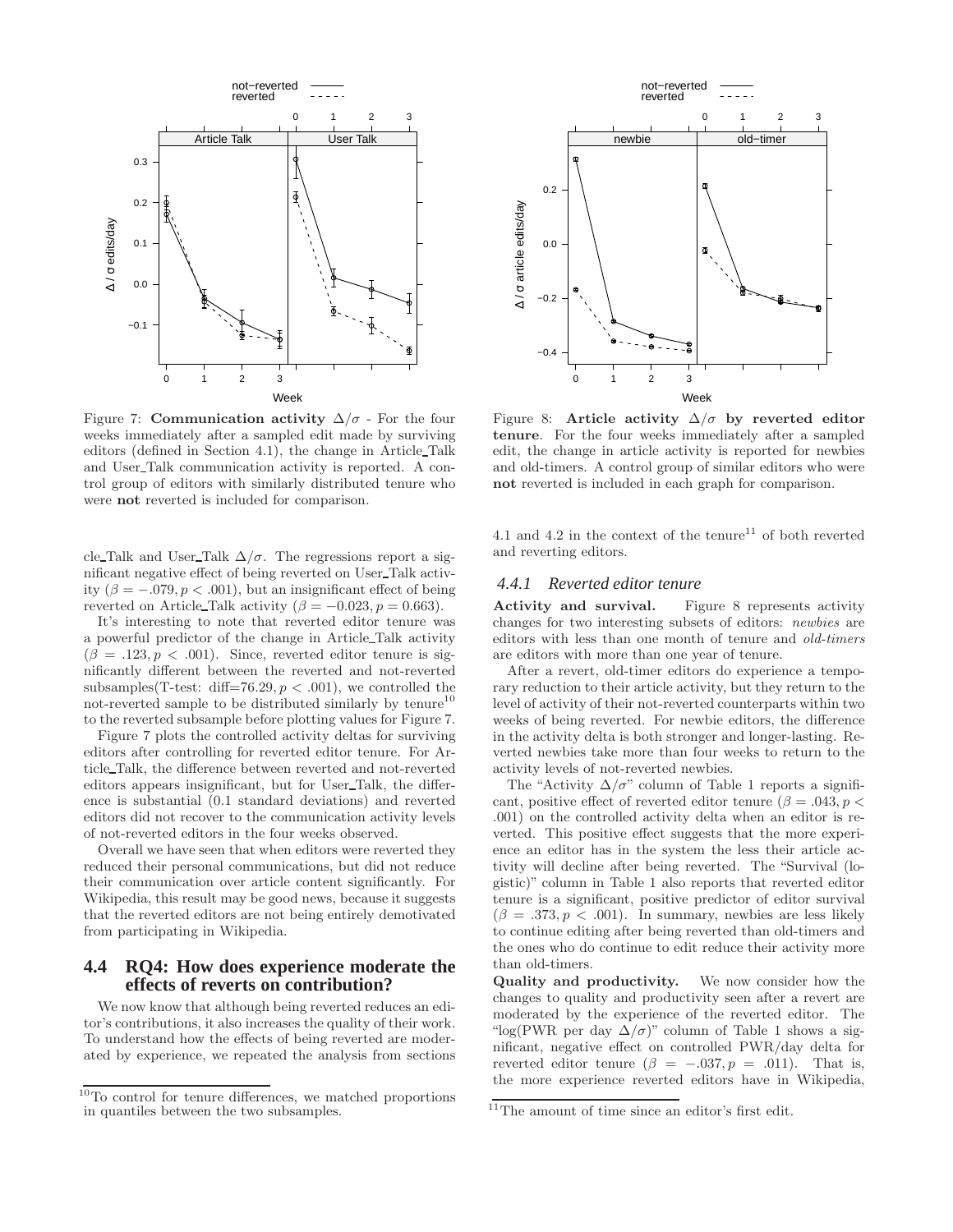

Figure 9: Article activity  $\Delta/\sigma$  by reverting editor tenure. For the four weeks immediately after a sampled edit, the change in article activity is reported. Reverted edits are split by whether the reverting editor was an newbie or old-timer. A control group of similar editors who were not reverted is included for comparison.

the lower the productivity boost they see after being reverted. This result is suprising given the Activity and survival analysis above, that more experienced editors see less of a drop in contribution after being reverted than less experienced editors. A plausible explanation is that more experienced editors increase the quality of their article contributions less. A linear regression over PWR/word delta, finds a marginally significant, negative effect of reverted editor tenure ( $\beta = -1.145$ ,  $p = .180$ ), confirming that the smaller quality increase for editors with more experience can be explained by the lower productivity boost they experience.

#### *4.4.2 Reverting editor tenure*

Activity and survival. We now examine the impact of the tenure of the editor who performs the revert. Figure 9 compares the controlled activity deltas of editors reverted by newbie and old-timer reverting editors. Here, we see the opposite effect of reverted editor tenure. While the activity of editors reverted by newbies will recover within two weeks, the activity of editors reverted by old-timers did not recover in the four observed weeks.

The "Reverted activity  $\Delta/\sigma$ " column in Table 1 shows a significant, negative effect for reverting editor tenure on the controlled activity delta ( $\beta = -.009, p < .001$ ). A logistic regression over the survival of reverted editors also showed a significant, negative effect for reverting editor tenure ( $\beta = -.075, p < .001$ ). This suggests that the longer the reverting editor has been participating in Wikipedia, the lower the likelihood that the reverted editor will continue to make edits. Even for editors who will survive, more reverting editor experience means a larger reduction in the quantity of work the reverted editor will perform after being reverted.

This result suggests that editors with a high level of experience are not as effective in maintaining the motivation of the editors they revert than editors who are less familiar with wiki-work. Another interpretation is that old-timers have an enhanced ability to identify unconstructive editors and chase them away.

Quality and productivity. Linear regressions over our metrics for quality and productivity of reverted editors did not report significance for the tenure of the reverting editor. This suggests that quality and productivity changes in the reverted editor are not significantly affected by the experience of the reverting editor.

# **5. CONCLUSIONS**

The key question driving this research is to understand what effects of reverts are on the contributions of editors. Since it is difficult to measure motivation directly, we instead measure indirect effects that might be caused by changes in motivation, including reducing the amount of contribution, or the ultimate reduction, withdrawal from Wikipedia.

We find that editors are more likely to withdraw from Wikipedia after being reverted and that the ones who stay decrease their quantity of work. These effects are especially strong for reverted newbies and when the reverting editor has more experience in Wikipedia. This finding is especially relevant since Wikipedia has an increasing problem with newcomer retention [21, 24].

On the other hand, editors who continue to do work in Wikipedia after being reverted increase the quality of their work. This effect is especially true for newbies and less productive editors. Being reverted appears to be a learning experience, helping the editors who need it most learn to be more effective Wikipedians. Under our measure of productivity (PWR/day), the net effect of reverts on Wikipedia is positive: on average, an editor who is reverted produces more persistent words per day – even if we include those editors who withdraw from Wikipedia in the calculation!

Editors also change their communication patterns after being reverted. Although we observed an overall decrease in the communication activities of reverted editors, editors do not appear to decrease their communication about article content after being reverted. The sustained article communication activity is a positive sign. Wikipedia's Bold, Revert, Discuss cycle encourages article discussion as a reaction to being reverted, and discussion should help reverted editors learn how to improve their work. However, editors did decrease their communications to other editors after being reverted. This reduction may be a sign of withdrawal risk: personal communications with others in a community can reinforce incentives to participate and reinforcement may be exactly what is needed for editors whose revisions were just reverted.

Our research suggests that overall reverting activity in Wikipedia is healthy and valuable, with the training effects dominating the demotivating effects. However, there are specific cases in which reverting activity might be managed better, to dampen the negative effects and amplify the positive. We offer the following advice to designers of social production communities like Wikipedia:

Support rebuffed users. We found that being reverted often precedes a reduction in participation. Furthermore, the reverted editors decrease their communication with other editors, at a time when they are vulnerable to leaving the community. Perhaps having other users reach out to them could help reinforce their connections to the community. Support should be personal since other research has suggested that impersonal socialization tactics can do more harm then help [4].

Encourage the learning effect. We found that being reverted predicts an increase to the quality and productivity